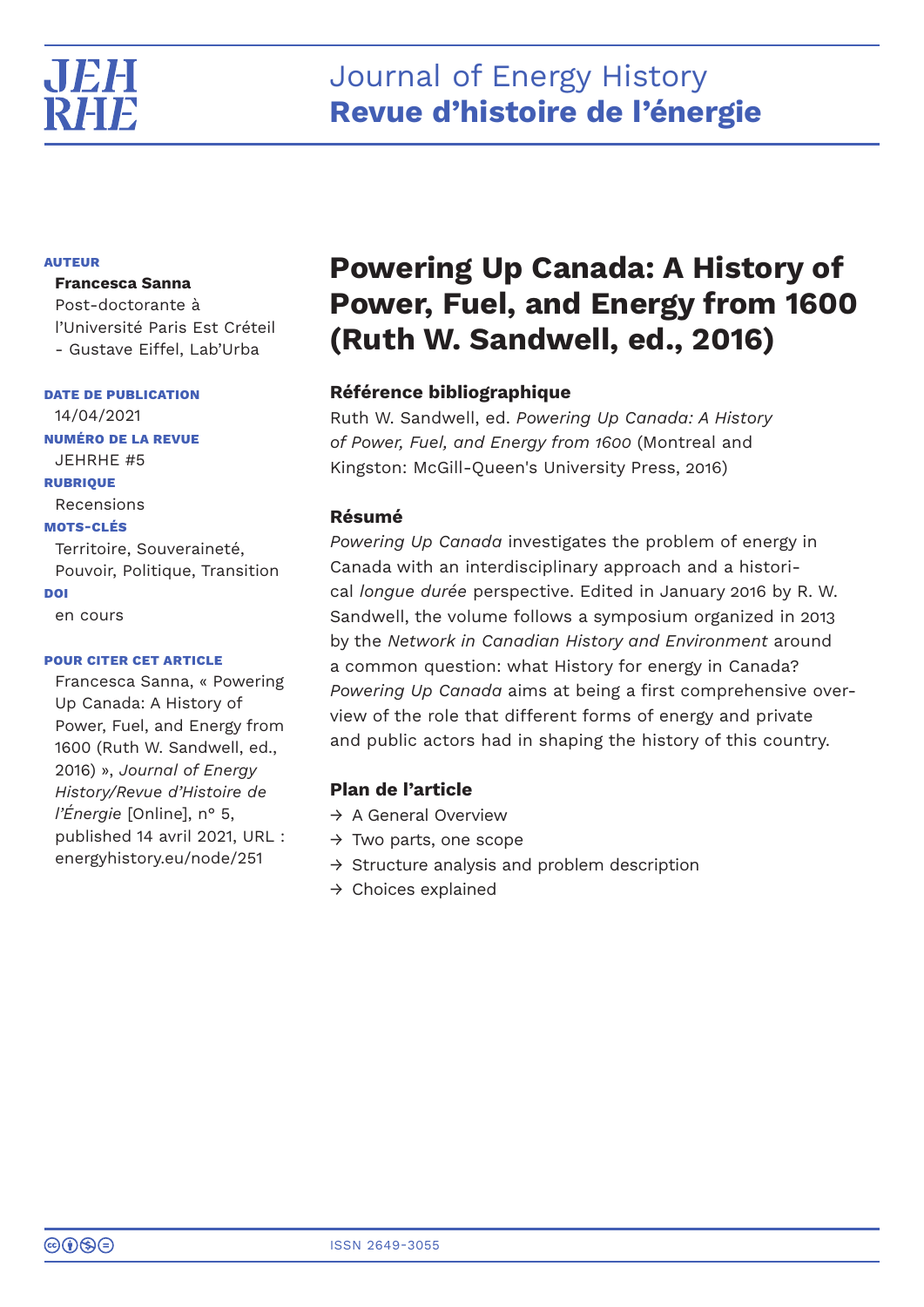## **A GENERAL OVERVIEW**

- *Powering Up Canada* investigates the problem of energy in Canada with an interdisciplinary approach and a historical *longue durée* perspective. Edited in January 2016 by R. W. Sandwell,**<sup>1</sup>** the volume follows a symposium organized in 2013 by the *Network in Canadian History and Environment* around a common question: what History for energy in Canada? *Powering Up Canada* aims at being a first comprehensive overview of the role that different forms of energy and private and public actors had in shaping the history of this country. 1
- The volume is structured in two parts provided with a contextualising introduction and a conclusion. The first part explores forms of energy like food, water, wind, and wood, while the second is focused on coal, hydroelectricity, oil, gas and nuclear power. This division could seem very scholastic but is not obvious. It explicitly refers to E.A. Wrigley's hypothesis about a 18th-century shift from an organic energy regime (seasonal, sun, land, and water-based energy) to a mineral one (constant, concentrated, transportable energy). However, the final purpose of the book is to offer some criticism of Wrigley's theory. With an interdisciplinary approach, the essays demonstrate how continuities and differences have equally helped shape the Canadian energy landscape.  $\mathfrak{D}$

#### **TWO PARTS, ONE SCOPE**

Through the different contributions, the book provides a portrait of each form of energy since the time of the first settlers, whose energy "fuel" - nutrition – was provided by indigenous animal species. The specific richness of these 3

resources in Canada thus provided a solid base for the expansion of colonial trading networks as shown by George Colpitts**2** (Chapter 2). The same crucial role of animals is underlined by J. I. Little**3** (Chapter 3) and by Joanna Dean**4** and Lucas Wilson**5** (Chapter 4). For Little, horses are "living machines", used for a long time in urban areas, even in contemporary times. Therefore, he contests the interpretation of these animals as a pre-industrial form of energy. This idea meets Dean and Wilson's contribution, which considers urban workhouses as "industrialized organisms" and horses as a bridge between human-powered and steam-powered metropolitan labour. A similar pattern comes from Joshua MacFadyen's**<sup>6</sup>** contribution about the history of wood energy (Chapter 5). In his view, the energy transition from wood to coal is overestimated due to a lack of recording on the uses of wood. Then, Eric

**2** George Colpitts teaches environmental history at the University of Calgary. His publications include *Pemmican Empire: Food, Trade, and the Last Bison Hunts in the North American Plains, 1780-1882* (Cambridge: Cambridge University Press, 2015); *North America's Indian Trade in European Commerce and Imagination, 1580-1850* (Leiden: Brill, 2014), and *Game in the Garden: A Human History of Wildlife in Western Canada to 1940* (Vancouver: UBC Press, 2002).

**5** Lucas Wilson is a lawyer based in Toronto with an interest in the history of animal welfare. He studied history at Queen's University, Kingston.

**<sup>1</sup>** Ruth W. Sandwell is Professor at the University of Toronto and Fellow at the Rachel Carson Center. She explores the history of energy and everyday life in Canada in the nineteenth and twentieth centuries. She edited *Powering Up Canada: A History of Fuel, Power, and Energy from 1600* (Montreal, Kingston: McGill-Queen's University Press, 2016), and published *Canada's Rural Majority, 1870– 1940: Households, Environments, Economies* (Toronto: University of Toronto Press, 2016), both in 2016.

**<sup>3</sup>** Jack Little, Emeritus Professor in the Department of History at Simon Fraser, is specialized in Canadian history, particularly on Quebec. He wrote various essays ranging from political history to cultural studies and landscape analysis. His latest publication is *Fashioning the Canadian Landscape: Collected Essays* (Toronto: University of Toronto Press, 2018).

**<sup>4</sup>** Joanna Dean is Associate Professor of History at Carleton University, where she teaches animal history and environmental history. She runs a lecture series, *Beastly Histories*, and co-edited in 2017 *Animal Metropolis: Histories of Human Animal Relations in Urban Canada* (Calgary: University of Calgary Press 2017).

**<sup>6</sup>** Joshua MacFadyen is Assistant Professor of environmental humanities in the School of Historical Philosophical and Religious Studies and the School of Sustainability. His work examines the social and ecological problems of energy in Canadian and U.S. agriculture, particularly during the transition from traditional to modern agroecosystems. In 2016 he coedited *Time and a Place: An Environmental History of Prince Edward Island* (Montréal, Kingston: McGill-Queens University Press, 2016).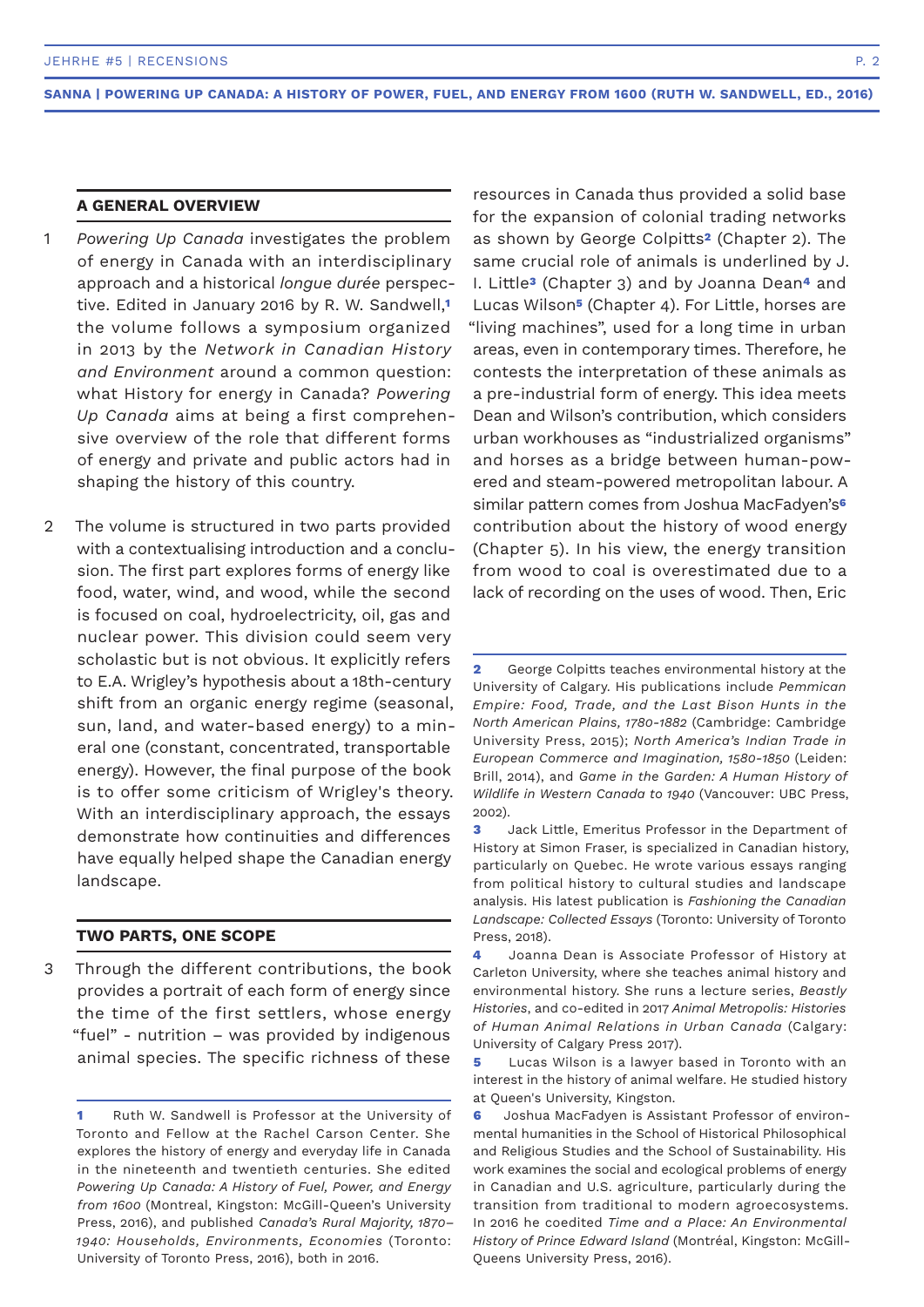W. Sager**7** (Chapter 6), Jenny Clayton**8** and Philip Van Huizen**9** (Chapter 7) devote their research respectively to wind and waterpower. Born before the era of electricity, water mills rapidly began to process metals and became a key issue for verticalization while wind resource remains constantly dispersed and limited in Canadian history.

The second part addresses the so-called "mineral energies" which are extracted through inorganic resources. All the authors underline how geography is a key to understand the energy balance of inorganic resources. In this regard, the relation between coal and hydroelectricity in central Canada is a clear example provided by Andrew Watson's,**10** Matthew Evenden's**11** and  $\Delta$ 

**9** Philip Van Huizen is Professor at British Columbia University and former L. R. Wilson Assistant Professor at the Wilson Institute for Canadian History. As environmental historian of Canada-US energy development, he received his PhD from the University of British Columbia with a dissertation on conflict over power development in the Skagit Valley, which won the American Historical Association's prize for the best doctoral dissertation on the North American West.

**10** Andrew Watson is Assistant Professor in History at the College of Arts and Science at the University of Saskatchewan. His main project deals with rural identity in Ontario, the history of coal in Canada and the Sustainable Farm Systems project, which explores the socioecological transition in agriculture. His thesis defended in 2014 was entitled *Poor Soils and Rich Folks: Household Economics and Sustainability in Muskoka 1850-1920.*

**11** Matthew Evenden is Professor of Geography in the University of British Columbia. His research deals with an environmental history and water issues, with particular focus on rivers. He is a founding executive member of NiCHE, the Network in Canadian History and Environment, and Chair of Canadian Studies at UBC. He published *Allied* 

Jonathan Peyton's**12** essays (chapter 8 and 9). Their point is that the natural poverty of coal in some specific Canadian regions improved the development of hydroelectricity, but they also specify that the process of transforming a resource into energy is not understandable through the lenses of geographical determinism. In fact, coal and hydroelectric power were differently employed: the first supplied nuclear stations, the second was for private and other public uses. The segmentation of the energy market responded to the agency of public actors, in a sort of primordial energy policy. In this context, the authors interestingly underline that this policy was not always guided by a cheaper and better rationality. A study of political geography is thus essential to understand the whole issue of a national economic policy on energy without being deterministic.**13** This assumption is confirmed by Steve Penfold**14** (chapter 10) who shows how, inversely, Canadian geography, that is the political division of the Canadian space, depended on a political decision concerning foreign and indigenous oil supply. However, public actors are not the only players in the game because, as shown by Ruth W. Sandwell and Colin Duncan**15** (chapter 11), multinational companies had an interest in shaping natural

**12** Jonathan Peyton works in the Department of Environment and Geography, University of Manitoba. He is specialized in environmental, historical and cultural geography. His current research is on the policy implications of northern energy infrastructure megaprojects in subarctic North America.

**13** Cfr. Martin Jones, Rhys Jones, Michael Woods, Mike Woods, *An Introduction to Political Geography: Space, Place and Politics* (London: Psychology Press, 2004).

**14** Steve Penfold is Associate Professor & Acting Associate Chair at the University of Toronto, specialized in the social, cultural, and political history of twentieth century Canada. His current research is in energy history, including an examination of British Columbia Premier Duff Pattullo's heated dispute with American oil companies during the 1930s. He published notably *The Donut: A Canadian History* (Toronto: University of Toronto Press, 2008).

**15** Colin Duncan teaches environmental history and modern British history at Queen's University and McGill University. He is specialized in agriculture studies with an interdisciplinary approach. He published, among others *The Centrality of Agriculture: Between Humankind and the Rest of Nature* (Ontario: McGill-Queen's University Press, 1996).

**<sup>7</sup>** Eric Dr. Sager is former Professor of the University of Victoria and a member of the Atlantic Canada Shipping Project, the Director of the Canadian Families Project, and a co-investigator on Canadian Century Research Infrastructure. He is a member of the Executive of Landscapes of Injustice. His research has earned him membership in the Royal Society of Canada.

**<sup>8</sup>** Jenny Clayton is an independent scholar at the University of Victoria, where she has taught courses on Canadian and Environmental History at the University of Victoria and at Vancouver Island University. For her dissertation, she explored the history of parks and outdoor recreation in twentieth-century British Columbia, a project that involved archival research, oral history interviews, and hiking.

*Powers: Mobilizing Hydroelectricity during Canada's Second World War* (Toronto: University of Toronto Press, 2015).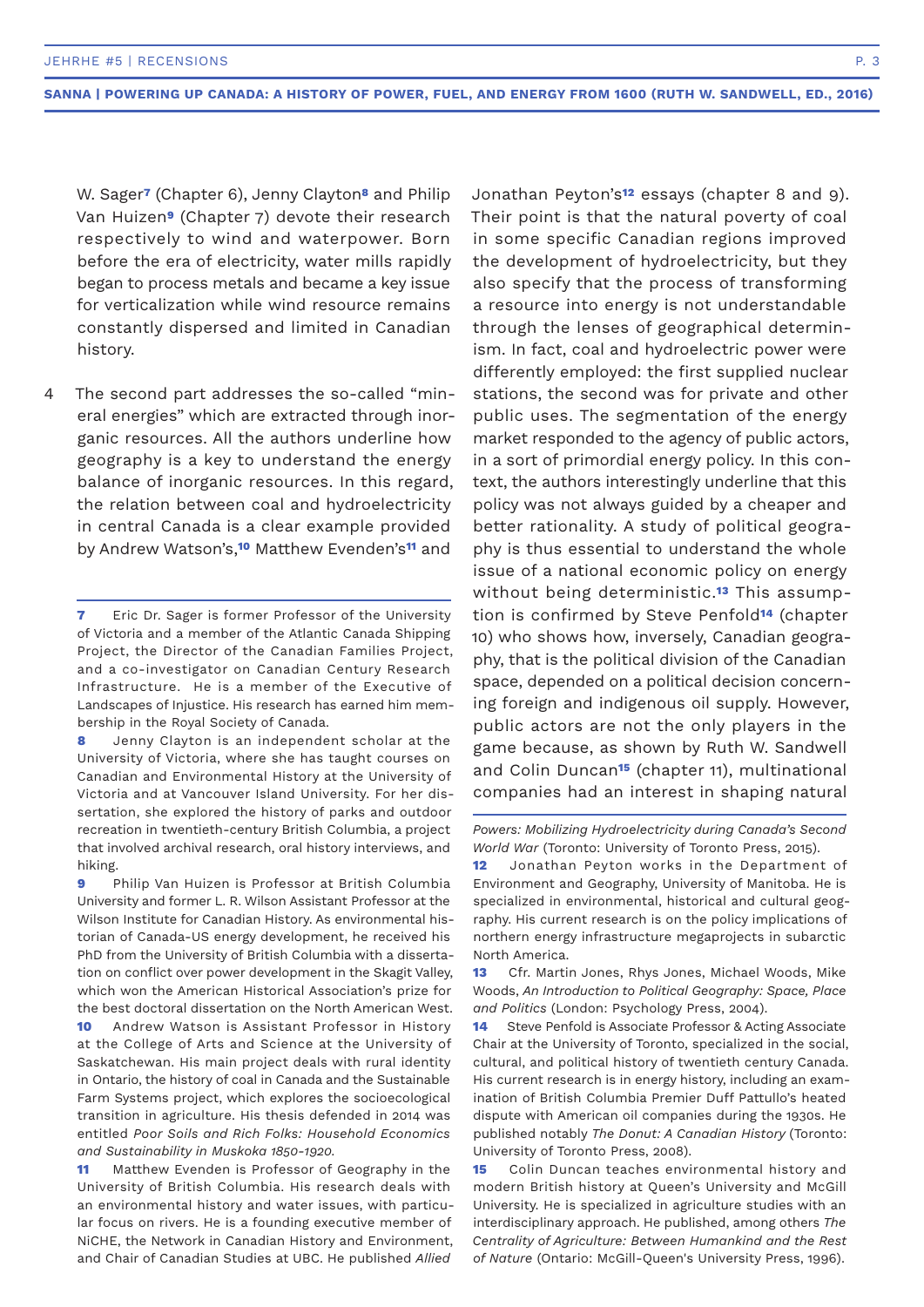oil geography. Confirming this overview, Laurel Sefton MacDowell**16** (chapter 12) notes that the growth of the nuclear sector came more from the protection of mining interests than from a real increasing demand for power.

# **STRUCTURE ANALYSIS AND PROBLEM DESCRIPTION**

- Ruth W. Sandwell points out in her introduction that we have to remember that *Powering Up Canada* aims to be a sort of introductory anthology to the energy history of Canada. In this perspective, essays appear as monographic studies, or general overviews, on specific *types* of energy resource. Therefore, this book has to be intended as a handbook, with all the pros and cons specific to the genre. 5
- Sandwell provides in the introduction the key to understand the elements of the underlying structure of the essays. The first is the divergence from the model of British industrialization. As it is now a classic of economic history (for example in Mediterranean studies),**17** Sandwell points out that Canada shows a special path to industrialization, characterized by five conditions: a great consumption of energy per capita, a late transition from organic to inorganic forms of energy, the variety of these forms of energy (which is responsible for the transition delay) and, in the 20th century, the particular balance and segmentation of the energy market (inorganic resources were mostly exported, organic resources were mostly used as energy supplies), a particular land policy for which subsurface rights are mostly governmental. Thus, for Sandwell, the Canadian case is significant for historical reasons, for a geographical magnitude and for contemporary 6

issues because, as is known, Canada is today an important producer of inorganic resources like bituminous schists and it is the siege of the most powerful mining companies in the world (BHP Billiton for example).

In the first part, the essays point out very clearly the effects of a hybrid and *longue durée* transition, contesting the Manichean divide between organic and mineral regimes. It is clear that the authors want to revisit Wrigley's hypothesis or, more probably, some uses (or abuses) that have crystallized on it. In this respect, Wrigley's model remains a constant presence throughout the book, for example in its very structure – part one dealing with organic forms of energy and part two dealing with inorganic ones. However, the transition between part 1 and part 2 of the book suggests the idea of an *energy transition* in which hybrid solutions are a frequent pattern. In a very evocative way, this passage is underlined by water flowing from a kinetics energy to hydroelectricity. 7

In the second part, the authors show multiple case studies that underline the diverse political response to the energy issue in the attempt to structure a national energy balance. We may affirm that this part could be read as a political history of energy in the sense that *political* is not only related to public policy, but also to public and private agency. To this extent, this second part aims to suggest a methodological and an interpretative response to the general question of the book (What History for Energy in Canada?). Methodologically, the essays warn against the attempts to model political behaviour regarding energy issues. They reaffirm the essential role of a qualitative analysis in tandem with a quantitative one, in order to avoid superimposing rigid theories or models (the "cheap and better" rationality for example) on the problem of agency or, as we said, of the political behaviour of actors. However, this relativisation does not fall into an anarchical perspective, because all the authors show a certain coherence in their hypothesis. The *fil rouge* is that the energy history of Canada is a matter of political geography and, for this very reason, only an interdisciplinary approach provides a solid analysis.

8

**<sup>16</sup>** Laurel Sefton MacDowell is Emeritus Professor at University of Toronto Missisauga. Her research interests are in Canadian working class and North American environmental history. She is the author of *'Remember Kirkland Lake': The Gold Miners' Strike 1941-42* (Toronto: University of Toronto Press 1983 ; 2nd edition 2001) and *An Environmental History of Canada* (Vancouver: UBC Press, 2012) which is a text for classes and a book for the general public.

**<sup>17</sup>** Cf. Gérard Chastagnaret, "L'industrie en Méditerranée : une histoire en construction", *Méditerranée,* vol. 87, n°3-4, 1997, 5-12.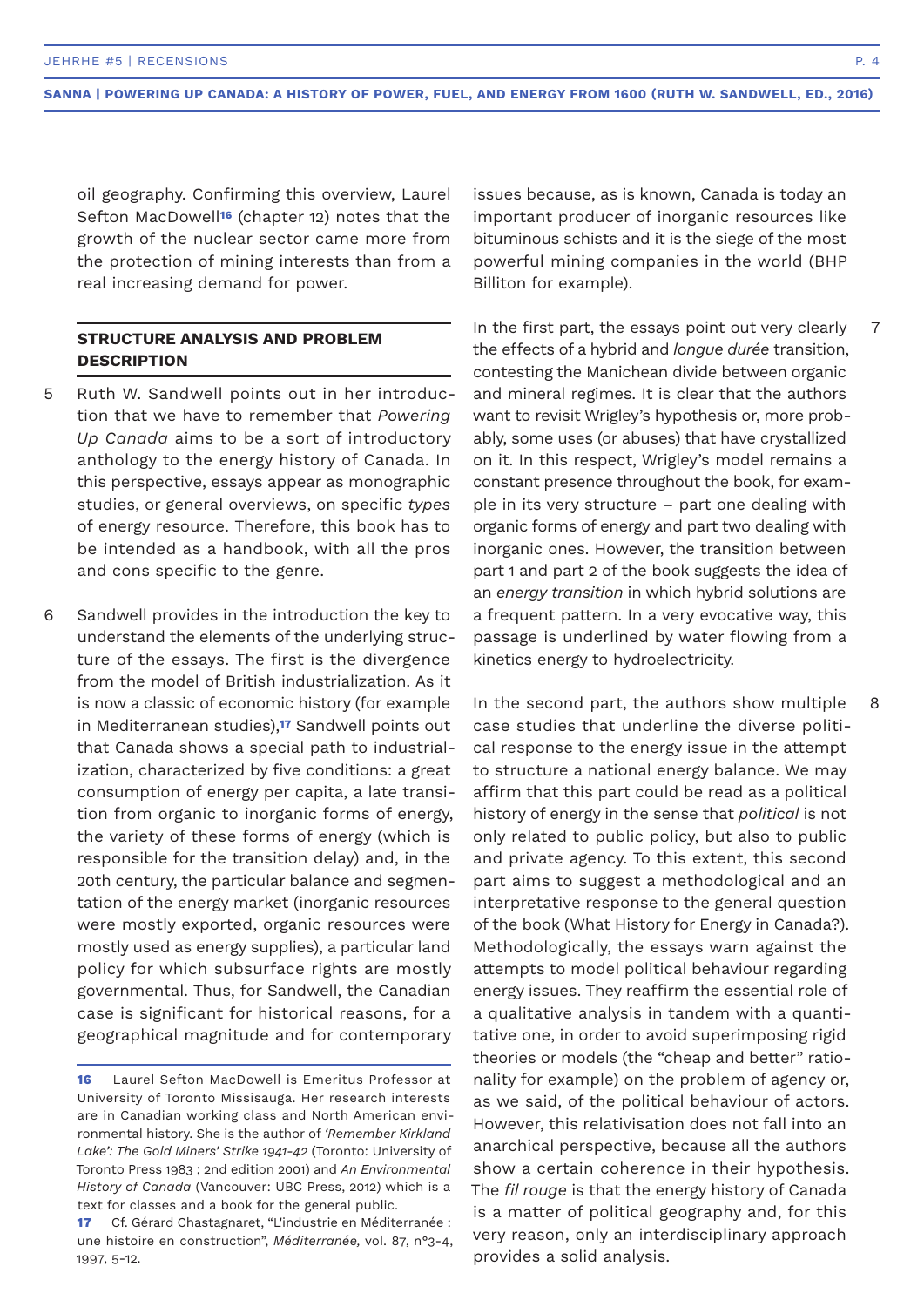In a more general perspective the book remains sometimes trapped in the pattern of *first/latecomers* for which, in economic history, Britain stands as the implicit model of comparison.**<sup>18</sup>** This is the scheme of traditional analysis regarding the Industrial Revolution, mostly developed in the 1950s-1960s following the well-known Rostow Model. Even if the hypothesis of universal causes for backwardness had already been criticised in the 1960s, by Gerschenkron for example,**19** the stage model still stands as the most pervasive in the common discourse about industrial development. In the 1980s, historians tried to break this perspective by introducing a new methodology, like for example comparative studies. Citing only the most debated, famous and relatively recent one, Kenneth Pomerantz affirmed a new perspective according to which Britain is not the idealized model of development, but a real term of comparison on the same level as others.**20** As global history showed in the case of the "globalization problem" in modern times, it is also possible to exclude Britain from a comparative analysis, when the case study is not directly connected to the British experience.**<sup>21</sup>** These examples show that the problem is not really to have Britain as a term of comparison, but to crystallize the scheme *first/latecomers* and to point out the appearance of a phenomenon (for example the Canadian transition from organic to inorganic resources in the 1950s) as a *backwardness* or an *anticipation* in absolute terms. In fact, the absolutization of these evaluative categories does not erase their incorporated comparison to the British case, which becomes in this sense crystallized and, in a way, more illusory because invisible. In the case of 9

*Powering Up Canada,* the relation to the British case is in some ways inescapable: historically because of the multiple bonds with Britain (the colonial and technological ones, just to give two examples) and methodologically because the main point of reference is Wrigley and his analysis of the British Industrial Revolution. From this point of view, the reference to the British example is not a demerit point for the book.

#### **CHOICES EXPLAINED**

Why Canada specifically? Sandwell underlines that this country has a peculiar energy trajectory in comparison to other industrialized countries: its wealth in organic energy resources made it a *latecomer* in relation to the transition to mineral energy regimes. But from 1950s, Canada engaged in a rapid catching up process to become one of the world's top producers of fossil fuels and hydropower. To this extent, Sandwell makes a "declaration of intent" in the introduction, evoking the contemporary questions that invited the authors to question Canada's energy history. She argues, as Wrigley did too, that historians have tended to naturalize the energy issue, preferring to study other aspects, such as urbanization. These aspects are, in her view, the *effects* of industrialization (direct or collateral) while the energy issue is *structural* to industrial revolution. The naturalization of the energy issue in History is linked to its unrecognised status as a historical object. Moreover, the lack of analytical framework is due to the tyranny of sources, whose imperium is not yet overcome, even in this book, where secondary literature is more frequently used than archival sources.

However, Sandwell recognises that, for the Canadian case (but we can enlarge the perspective) history of energy in not a "no man's land", because some studies have been carried out since the 1970s.**22** However, these were mainly economic or geopolitical essays, inspired by contemporary questions after the oil crisis of 1973 and the beginning of the decline of Fordim.

10

11

**<sup>18</sup>** Cf. Giorgio Riello, Patrick K. O'Brien, "Reconstructing the Industrial Revolution: Analyses, Perceptions and Conceptions Of Britain's Precocious Transition to Europe's First Industrial Society", Working Paper n°84/04, LSE, May 2004 [URL: <http://eprints.lse.ac.uk/22337/1/WP84.pdf >].

**<sup>19</sup>** Alexander Gerschenkron, *Economic Backwardness in Historical Perspective. A Book of Essays* (Cambridge: Harvard University Press, 1962).

**<sup>20</sup>** Kenneth Pomeranz, *The Great Divergence: China, Europe, and the making of the Modern World Economy* (Princeton, Oxford: Princeton University Press, 2000).

**<sup>21</sup>** Cf. Shmuel N. Eisenstadt, "Multiple Modernities", *Daedalus,* n°129, 2000, 1-29.

**<sup>22</sup>** Ruth W. Sandwell, "Introduction" in *Powering Up Canada*, note 8, 28.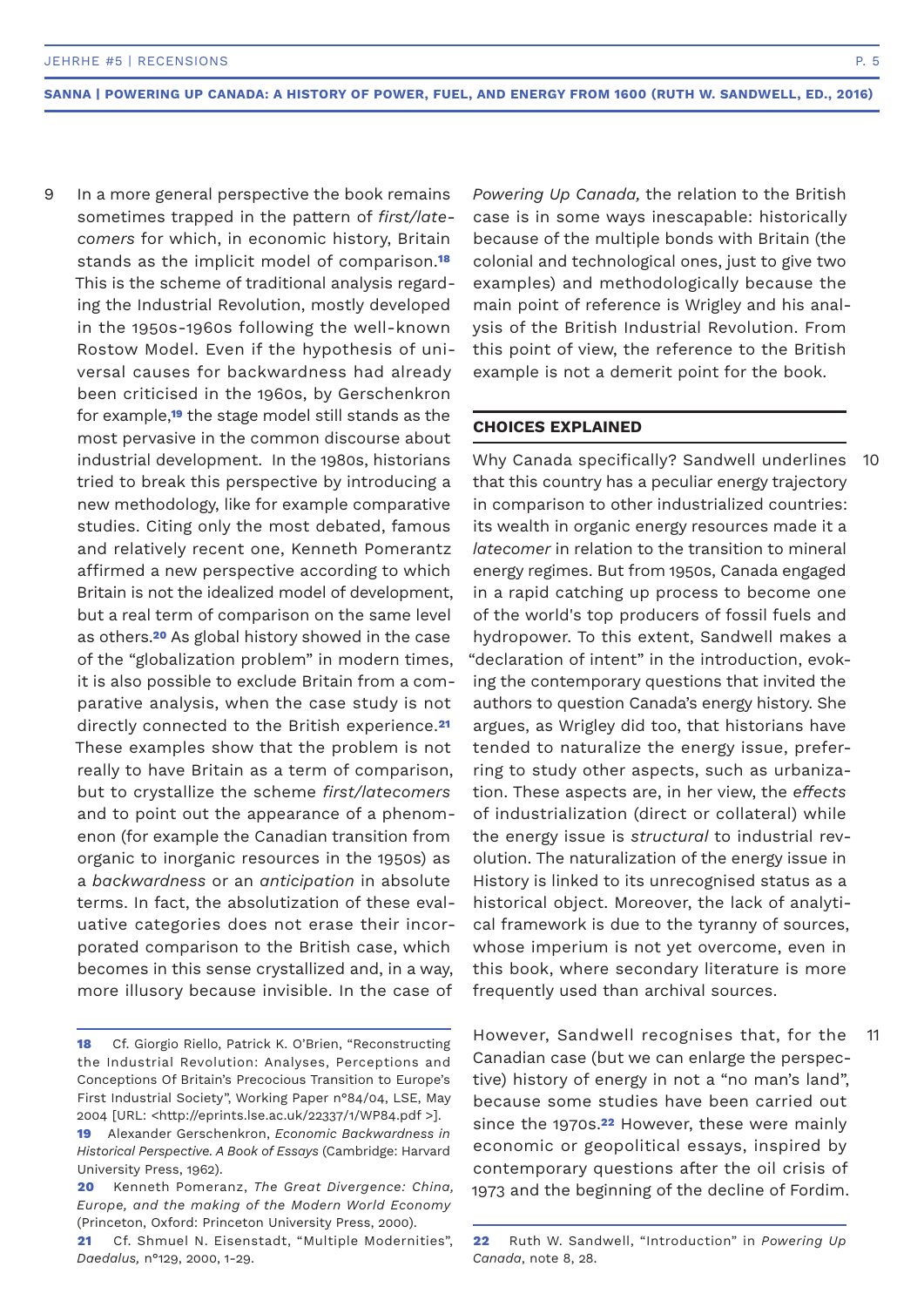As Fordism was not only a style of productive management, but also part of a complex phenomenon, its crisis had a huge impact on social equilibriums, underlining the degeneration of urban life in cities like Detroit, and massive de-industrialization, with a violent increase of unemployment rates.**23** This crisis probably questioned historians more about that kind of issue than about energy in the same way as today sensibility to energy is probably linked to a different kind of crisis.

12 So why Canada? Why not. Exploring or re-exploring the history of energy in a specific country is anything but archaic in the era of global history, which requires the introspection and the depth of singular studies to be scientifically heuristic. Without national, regional and local studies to provide data, details and specificity of knowledge, global history would be blinded and generalist, which is not what History is. To this extent, if every history is a contemporary history,**<sup>24</sup>** Canadian historians (but also the Canadian people) are nowadays deeply questioned by recent (and less recent) events and tendencies regarding energy in their country: pollution, industrial disasters, social and environmental

desertification led by de-industrialization, but also new mining concessions, resource nationalism and the ecological challenge of renewable energy transition. So it becomes the *fil rouge* of the book to "highlight, problematize, and probe very specific ways in which Canadian people […] produced, consumed energy in the past and how they made [energy nda] transition [...]"**25** in which we obviously underline the concept of *transition*.

In her conclusion, Sandwell again evokes the introductory intent to wish a greater mobilization around energy history. However, *Powering Up Canada could be seen a*s a handbook ("primer and sampler" as Sandwell says) in its domain, providing a sort of model of analysis to connect and collect interpretations on energy and its historical context. However, as was said before, this handbook needs also to be considered as a book of history within its context and its historiographical references. In conclusion, *Powering Up answers* some questions about energy historiography and gives also new perspectives on the Post-Carbon era. At the same time, it leaves some questions unanswered and, like every good book of history, it suggests new paths to investigate. 13

**<sup>23</sup>** Robert Boyer, Jean-Pierre Durand, *L'après-fordisme* (Paris: Syros, 1998).

**<sup>24</sup>** Benedetto Croce, *Teoria e storia della storiografia*, 2 vol. (Napoli, Bibliopolis, 2007 [original edition 1917]).